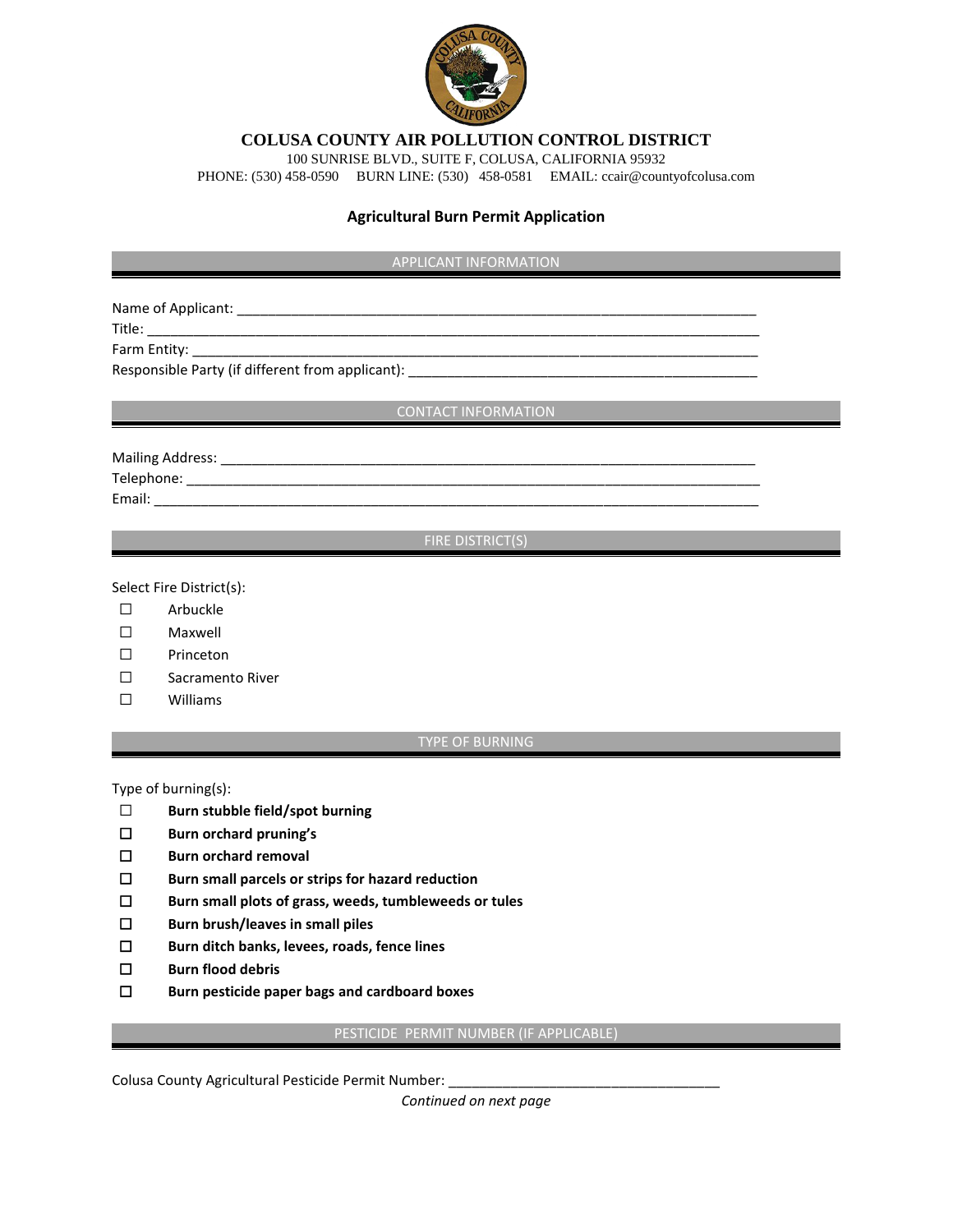

Note: Site identifications and locations for the Agricultural Burn Permit will correspond to those listed on the Pesticide Permit when applicable.

Burn Permits will be required for each Farming Entity.

The above statements and information provided are true to the best of my knowledge. I understand the permission to burn does not excuse the Permittee from liability in the event the fire creates a nuisance or hazard.

I own or legally control the above-described land and by signing this Agricultural Burn Permit Application I agree to comply with all fire and air pollution laws, ordinances, regulations, permit conditions and terms of the Burn Permit when issued.

Signature of Applicant \_\_\_\_\_\_\_\_\_\_\_\_\_\_\_\_\_\_\_\_\_\_\_\_\_\_\_\_\_\_\_\_\_\_\_\_\_\_\_\_\_\_\_\_ Date\_\_\_\_\_\_\_\_\_\_\_\_\_\_\_\_\_\_\_\_\_\_\_\_\_

Burn permits will be issued when the completed burn permit application has been submitted and administrative fees have been remitted to the Air Pollution Control District.

> **BURN PERMIT CONDITIONS ATTACHED**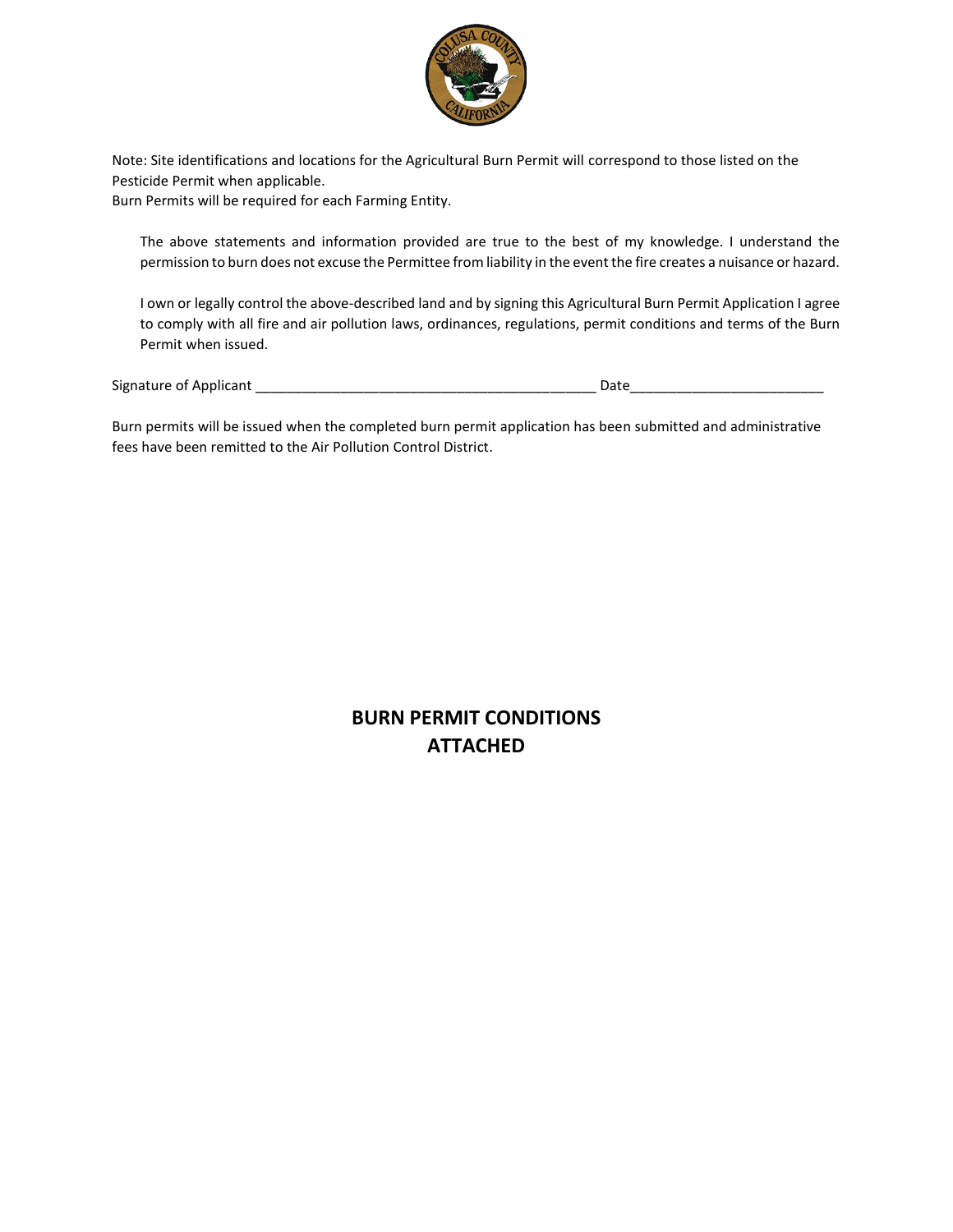

### **BURN PERMIT CONDITIONS:**

- 1. This permit is valid only on those days which are not prohibited by the California Air Resources Board pursuant to section 41835 of California the Health & Safety Code.
- 2. ON ANY DAY THAT BURNING IS TO BE DONE, THE FIRE DISTRICT MUST BE NOTIFIED BEFORE IGNITION AND THE BURNING IS TO BE CONDUCTED IN ACCORDANCE WITH THE CONDITIONS SPECIFIED BELOW.
- 3. No burning shall be undertaken unless weather conditions (particularly the wind) are such that they can reasonably considered safe.
- 4. This permit is suspended at all times of critical fire conditions as declared by the Fire Chief and posted at the station. Or by proclamation of the Governor. Such suspension does not extend the prescribed dates for burning.
- 5. The burning operation authorized by the permit shall be: (a) Attended by at least one able-bodied adult person at all times; (B) Confined within clear fire-breaks or barriers of thirty (30) feet to prevent it from escaping control; (C) Regulated in size at all times to insure proper control by the number of persons attending it; (D) Road control shall be provided at all times.
- 6. This permit does not relieve The Permittee of any duty to use reasonable and ordinary care to prevent damage to the property of others or injury to persons as prescribed by law.
- 7. The agricultural biomass waste to be burned, shall be free of prohibited materials, including but not limited to: petroleum products, demolition debris, tires, tar, metal salvage, wet garbage, dead animals, parts of animals, materials containing prohibited materials or materials that produce offensive odors when burned.
- 8. The "Right of Entry" as delineated by the California Health and Safety Code 41510 of Division 26, shall apply at all times.
- 9. In accordance with Section 41700 of the California Health and Safety Code a person shall not discharge from any source whatsoever quantities of air contaminants or other material that cause injury, detriment, nuisance, or annoyance to any considerable number of persons or to the public, or that endanger the comfort, repose, health, or safety of any of those persons or the public, or that cause, or have a natural tendency to cause, injury or damage to business or property.
- 10. Agricultural burns in the State Responsibility Area (SRA) will also require burn permits issued by Cal Fire.
- 11. This burn permit may be revoked, suspended or terminated for violation of Air District or State Regulation, any condition specified here or when determined necessary for public safety by the Air Pollution Control Officer or their designee.

### **SPECIAL CONDITIONS:**

- (1) All fires within 1000 feet of occupied structures shall be completely extinguished by the designated hour below.
- (2) Only natural vegetation may be burned in non-exempt residential, commercial, agricultural or industrial areas unless otherwise specified.